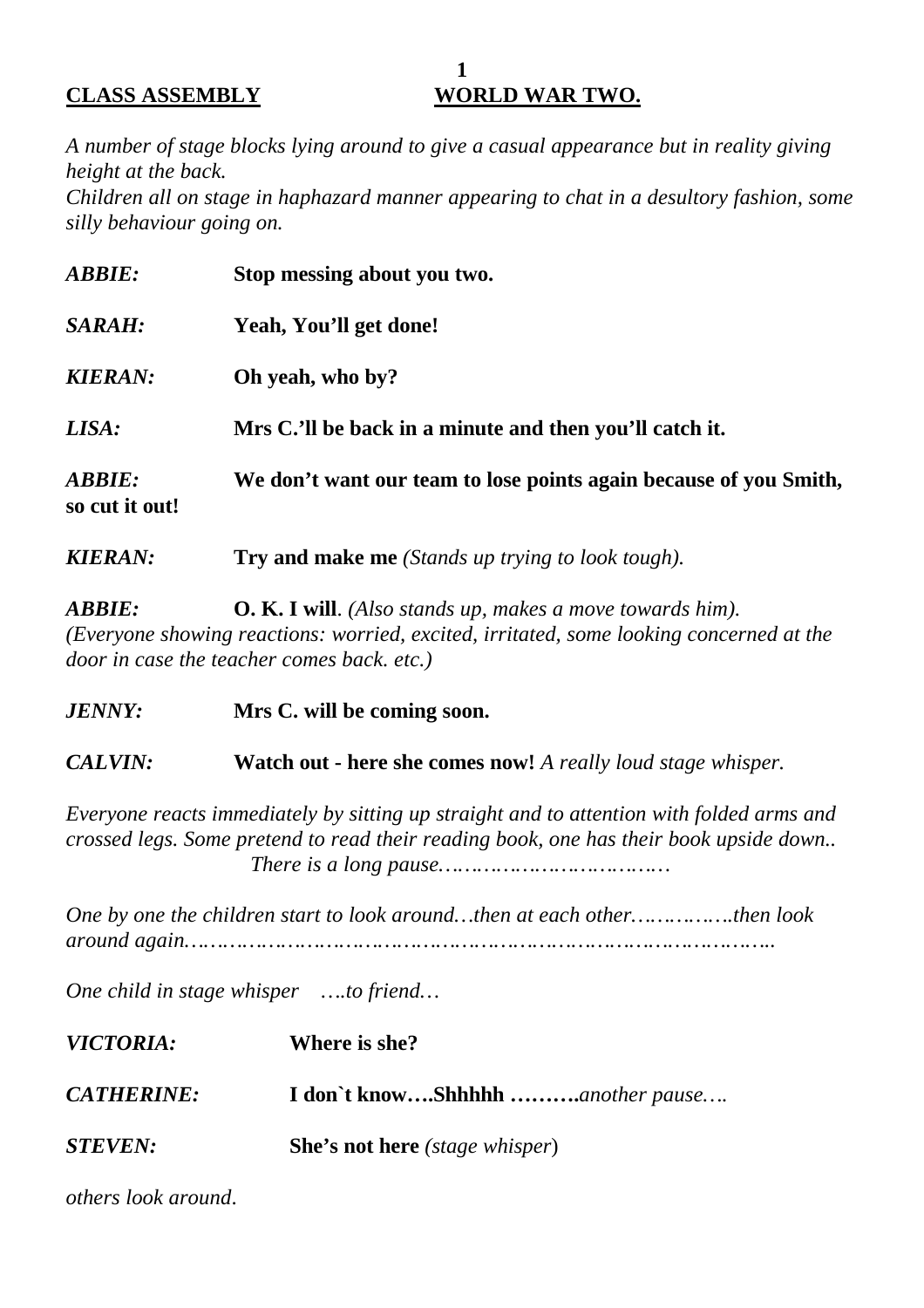*A number of children burst out laughing…*

## *CALVIN, JENNY and ANTHONY***: Fooled you Ha Ha!**

*Every one relaxes again and some start to get unruly Some are standing up on the blocks, others are moving around and tapping each other or throwing paper darts There is a lot of noise.*

*One child stands up, hands on hips, with a wagging finger and shouts above the noise.*

*AMANDA:* **Now look here you `orrible lot, get down, pipe down and sit down!**

*DANIEL:* **Ooo listen to 'er. …Thinks she's the teacher now!**

*TOM:* **Sergeant Major more like!** *Others agree.*

**Uh-up two three. At the double! One two, one two, left right, left right, get in line there! ATTENTION!** *A number of the naughtier children leap to their feet and pretend to be soldiers. The others laugh and everyone settles down again.*

*LAURA:* **I wonder where she can have got to.**

*VICKY:* **Yeah we're supposed to planning our assembly this morning.**

*LISA:* **I bet Mrs C. is still in the staff room drinking coffee.**

*ZARA:* **She hates organising class assemblies. Do you remember last year when she never showed up at all? Her class had to do everything themselves.**

*AMANDA:* **Oh yes, I do remember… in fact that assembly was better than the ones she had organised.**

*MARTIN:* **Why don't we do the same?**

*JAMIE:* **What?**

*MARTIN:* **Organise our own class assembly.**

*JAMIE:* **Don't be daft!**

*LISA:* **Well why not? Sergeant Major over there can be in charge. We'll have to have someone in charge or it will be chaos with that lot.**  *Uses thumb to indicate troublemakers at the back.*

*NATALIE:* **Who votes that we organise our own assembly?** *Lots of hands go up and there is general agreement.*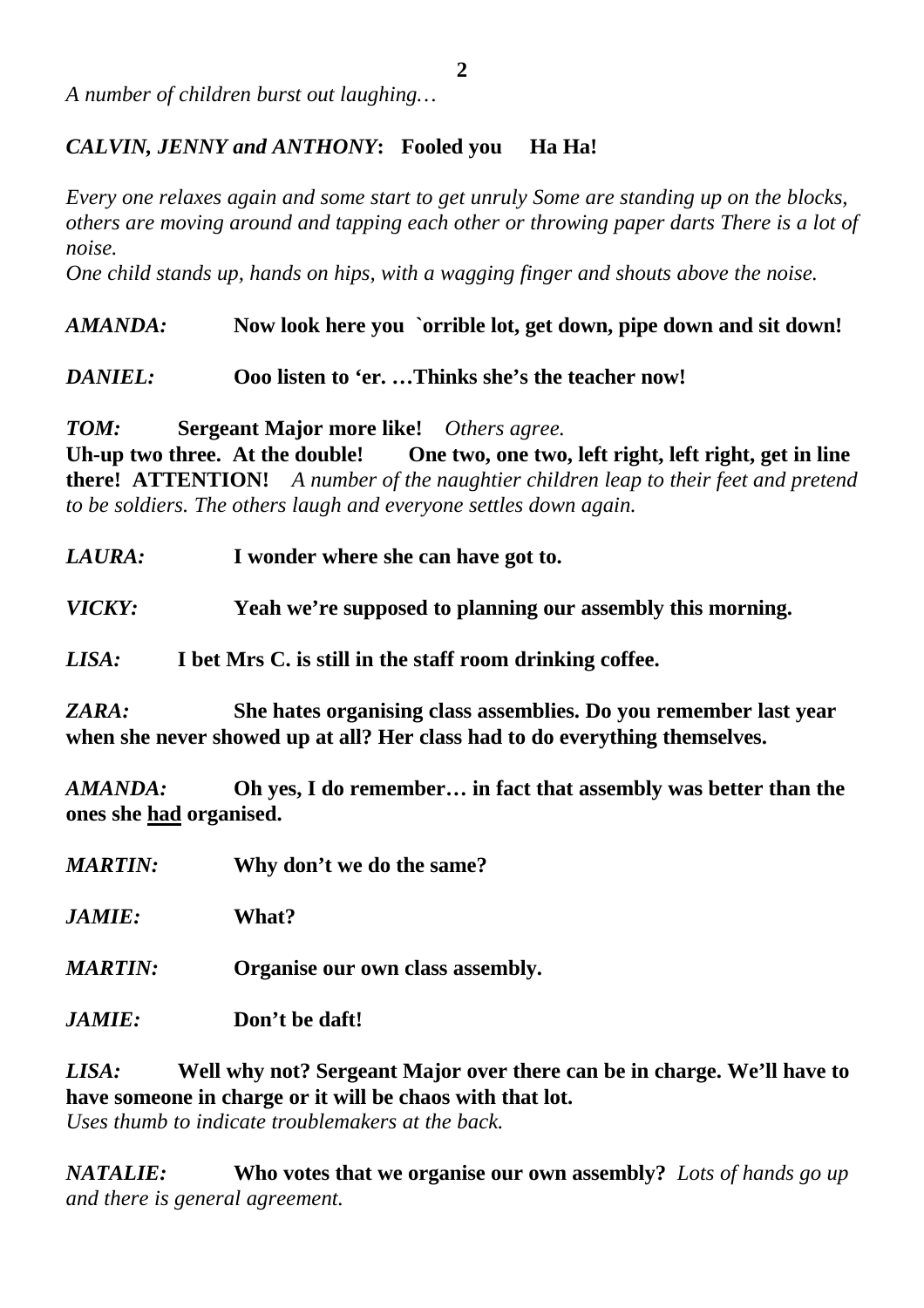*LISA:* **Right then… NOW … who votes that Amanda is in charge?** *Most hands go up although a few of the `naughties` use downward pointing thumbs and moaning noises to indicate disagreement.*

| LISA:                                         | Will you do it Amanda? Please say yes It'll be great fun.                                                                                                                                                      |
|-----------------------------------------------|----------------------------------------------------------------------------------------------------------------------------------------------------------------------------------------------------------------|
| AMANDA:                                       | Oh all right but don't blame me if it all goes wrong.<br>And YOU LOT will have to behave points to naughty children. And you will all have<br>to pull your weight waves generally in direction of whole class. |
| <b>EVERYONE:</b>                              | O.K. O.K.                                                                                                                                                                                                      |
| AMANDA:                                       | Right then what will it be about?                                                                                                                                                                              |
| GAVIN:                                        | Noah's Ark!                                                                                                                                                                                                    |
| <b>KAY:</b>                                   | Don't be daft that's been done before.                                                                                                                                                                         |
| <b>COLIN:</b><br>my tropical fish collection. | Let's talk about what we are good at then I can bring in                                                                                                                                                       |
| AMANDA:                                       | I don't think so Colin.                                                                                                                                                                                        |
| <b>WARREN:</b><br>about the toys we made.     | I know, let's do all about the Magic Toy Shop and talk                                                                                                                                                         |
| <b>ANDREW:</b>                                | Nope Miss L's class did that. It would be just the same.                                                                                                                                                       |
| <b>WARREN:</b><br>to think too much!          | Yeah I know. That would mean that we wouldn't have                                                                                                                                                             |
| AMANDA:                                       | Tell us something we don't know!                                                                                                                                                                               |
| <b>WARREN:</b><br>suggest?                    | All right Sergeant Major, sarcastic voice what do you                                                                                                                                                          |
| JACK:                                         | That's it Warren you're brilliant!                                                                                                                                                                             |
| <b>CHORUS OF VOICES: Never!</b>               |                                                                                                                                                                                                                |
| AMANDA:                                       | What do you mean Jack?                                                                                                                                                                                         |
| JACK:                                         | Well what about doing something about the War? You                                                                                                                                                             |

**know... Sergeant Major… soldiers. …World War Two!**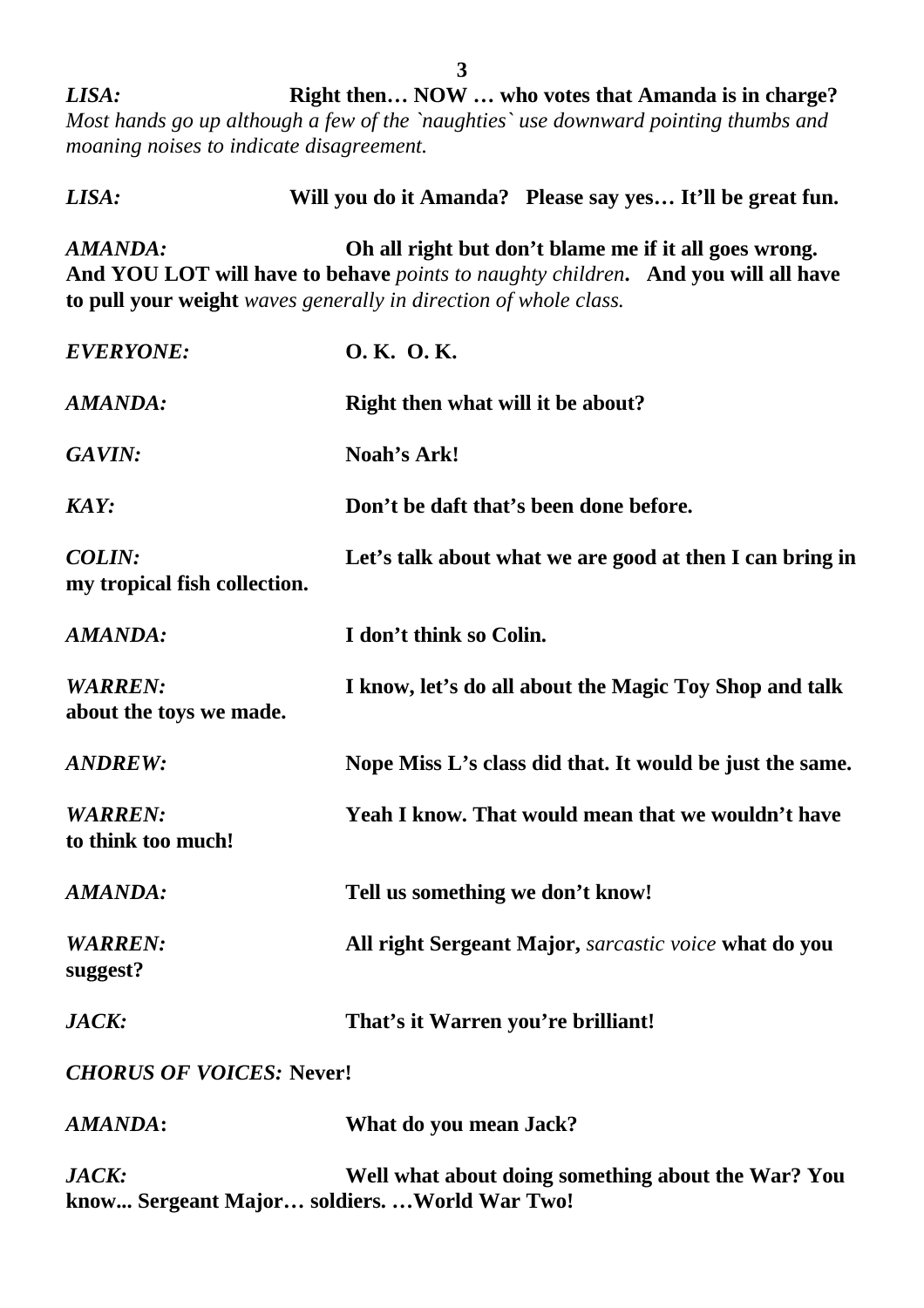*WARREN:* **Oh I see! Yes Jack that's a great Idea… Oh it was mine wasn't it? I AM brilliant aren't I?** *General moans and head shaking going on.*

*AMANDA:* **Well actually it is a good idea. I think we'd be best to get into groups and write some sketches about different aspects of the War. We'll meet back here again on Tuesday when we've thought of some ideas. Does everyone agree?**  *General agreement.*

*LOLA:* **It doesn't look like Mrs C. is coming after all and it's nearly dinner time come on lets go over.** 

*SIMON:* **Yes. O. K. We'll see you later.**

*.*

*LOTS OF VOICES:* **Bye.** *All disassemble. Make their way off stage in two's and threes.*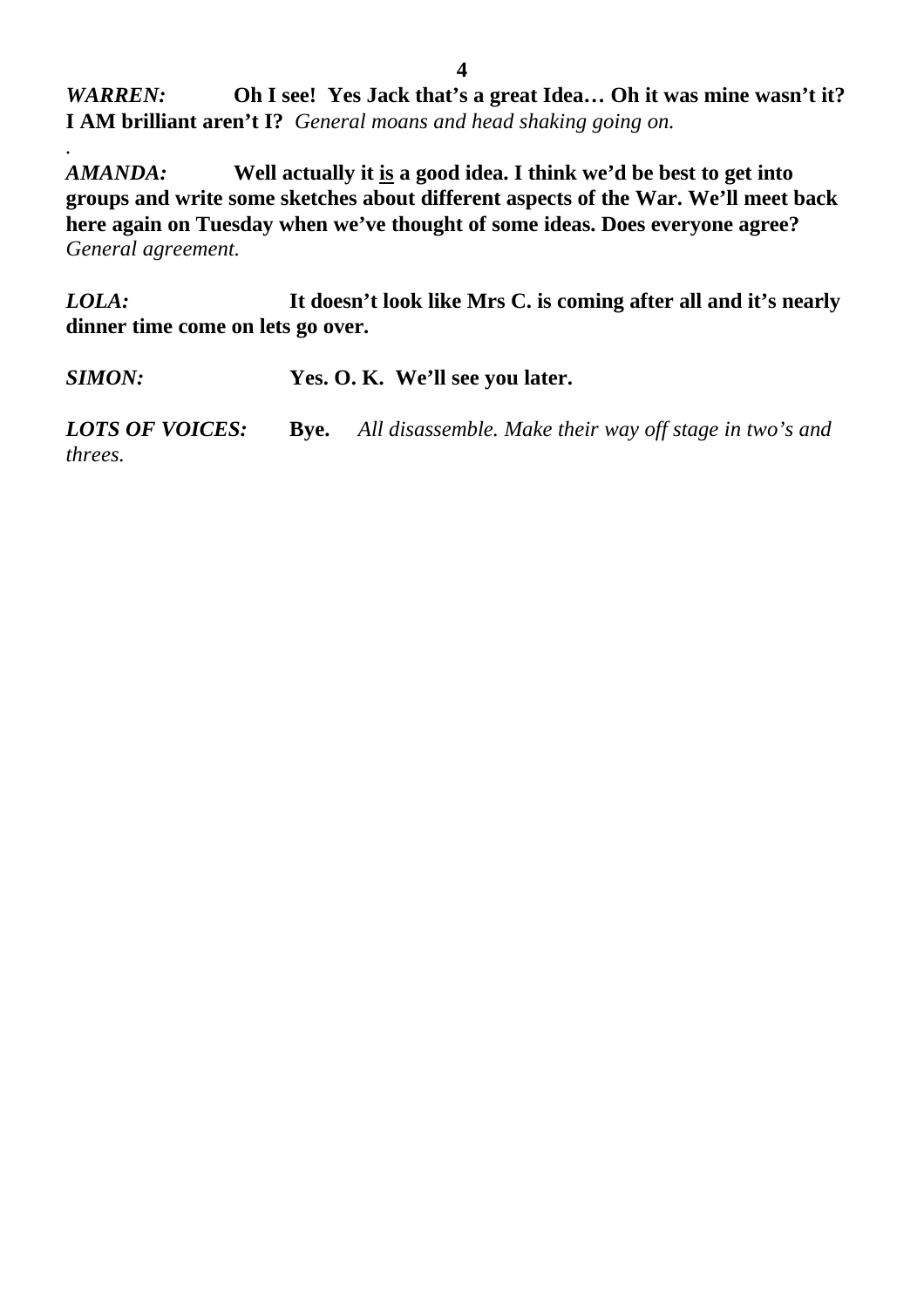# **SCENE TWO**

## *Scene opens with broadcast about Germany invading Poland*

*Amanda is sitting on a stage block at the front reading the script she has a pencil and appears to be making notes. Lisa comes on stage and they start talking quietly obviously discussing the script. Sarah then walks on..*

*SARAH:* **What are you two up to?**

**LISA: We're waiting for the first scene people to turn up. Today is our dress rehearsal but I think they are taking so long to get dressed up that we won't have time to even start soon.**

*A group of children arrive all dressed up in their costumes.*

*AMANDA:* **At last! Hurry up you lot.**

**ABBIE: We're coming, keep your hair on. It took ages to tie up this pinny!**

**AMANDA: Right, first scene people take your places and we'll get started.**

*Children seat themselves on stage and pretend to be busy doing things: cooking, reading the paper, knitting, doing homework.*

*AMANDA:* **And… action!**

*MOTHER***: Get on with your homework Jimmy or you'll be in trouble with your teacher.**

*JIMMY***: I don't care and anyway if I'm evacuated he won't know I haven't done it will he?**

*MAISIE***: What's `he vaccinated` Dad?**

*DAD:* **EVACUATED, our MAISIE the word's evacuated. It means that the children who are old enough will all go and live in the countryside with some kind families who will look after them. They'll be safer there if war is declared.**

*MAISIE:* **What does war mean Mum?**

*MOTHER:* **Oh nothing you need worry your little head about sweetheart. You'll know soon enough if it arrives.**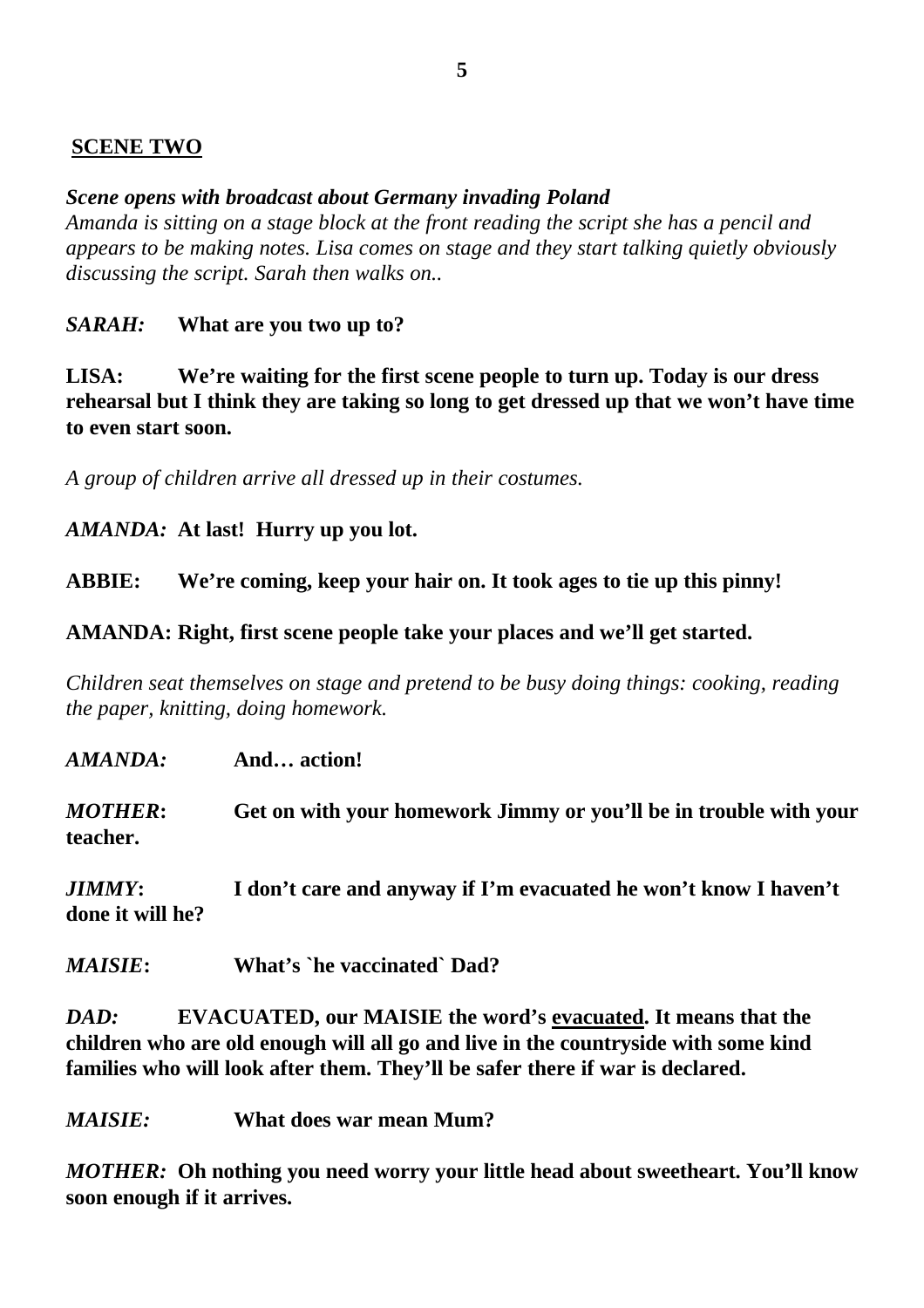| DAD: | You're wrong there you know our Jimmy. |  |
|------|----------------------------------------|--|

*JIMMY***: What are you talking about? I wasn't saying nowt!**

*DAD***: Less of yer cheek young man. I meant that yer wrong about yer teacher not knowing about yer `omework.**

| <i>JIMMY:</i>  | How d'yer make that out then Dad?                     |
|----------------|-------------------------------------------------------|
| DAD:           | Well ver teacher goes with yer lad. Hadn't yer heard? |
| <i>JIMMY</i> : | Yer kiddin' me Dad. PLEASE say that yer kiddin' me?   |

*MOTHER:* **Sorry lad but yer Dads right. I know its terrible news but Miss Trust'll be coming along and she'll be teaching you at the new school that your'e going to in the country.**

*JIMMY:* **Oh no that's the worst news I've had all year.**

*DAD:* **Well there's most likely much worse news to come. Germany invaded Poland on Friday and Mr Chamberlain warned Mr Hitler that if he didn't withdraw his troops we would declare war on HIM. In fact the ultimatum time is almost here we'll put the radio on at 11 o clock for the broadcast.**

*MOTHER***: It's not even a year since when Mr. Chamberlain announced `PEACE FOR OUR TIME` after his little chat with HITLER. Well so much for their promises. Politicians don't change do they?**

*JIMMY:* **It must be eleven by now. Can we turn the wireless on Dad?**

*DAD:* **Go on then lad, just you be careful because that wireless set is the latest thing. It cost me £ 8, which, as you well know, is nearly three weeks wages.**

**JIMMY: All right, all right, stop fussing this modern stuff is dead easy to understand. Right there you are it's on. I'll just turn up the volume.**

*All goes quiet as Lisa turns up the volume and they all sit around the wireless with serious expressions whilst they listen to Neville Chamberlain's declaration of war.*

*AMANDA:* **Well done every body that's great so far. Remember to look as if you're busy Mother. Your'e still acting even if you're not speaking! O. K. Lets carry on. ACTION!**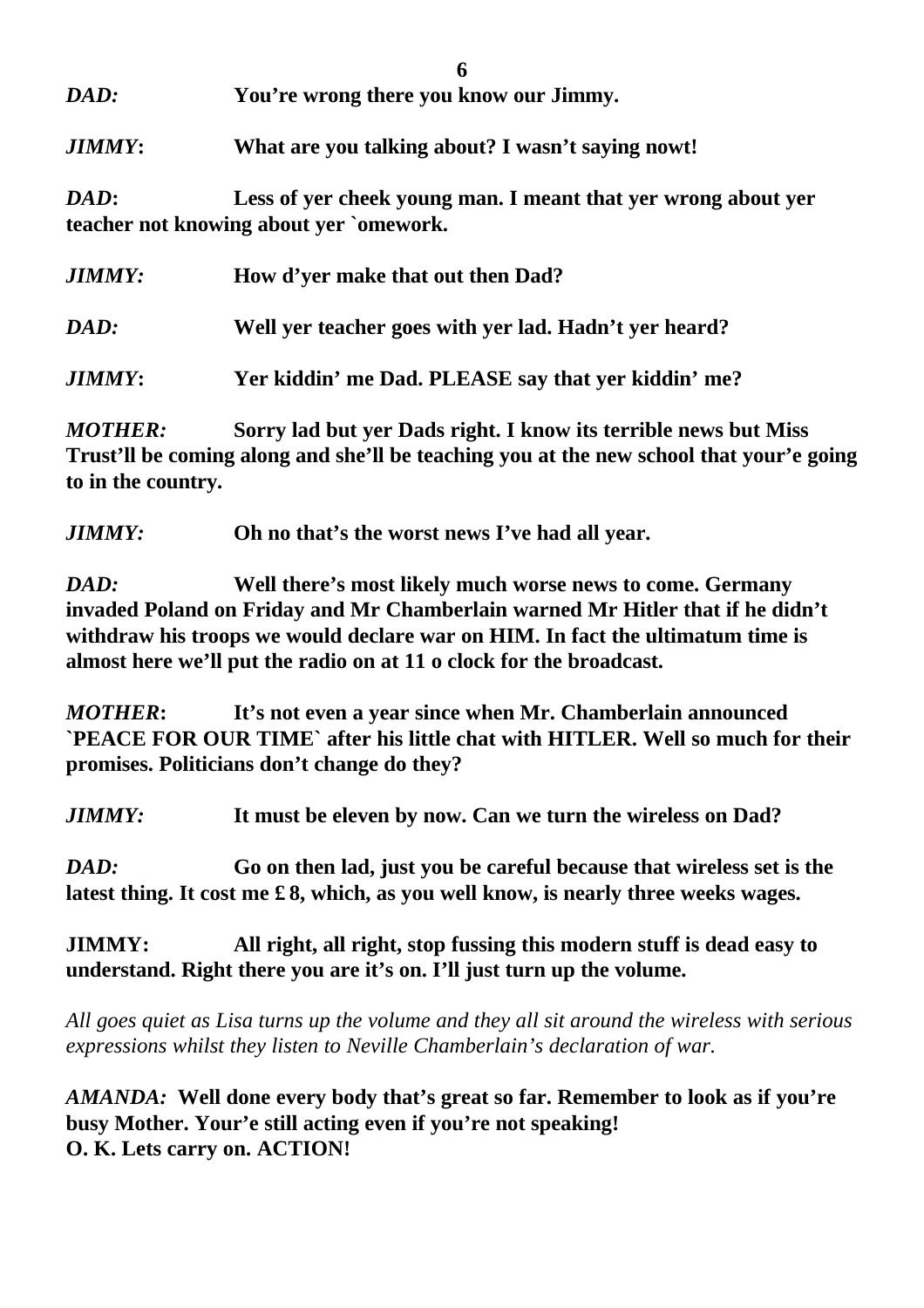**MUM: Well there's no time to waste come on everyone let's get the air raid precautions finished. Jimmy, you get the windows taped and Dad can get some fire buckets ready whilst I finish putting up these blackout curtains.**

**JIMMY: What are all these things for Dad? Is Mum cracking up with the strain?**

**DAD: No lad its just preparations in case the Germans send over their bombers. If there's a bomb blast the tape will stop flying glass and in case of incendiary bombs the sand in the buckets will put out the fires. The aeroplanes will likely come over at night so we mustn't show even the smallest chink of light or they'll know that we're here and drop something nasty on top of us. And just be careful to remember that if you go out at night, turn all the lights out first.**

**JIMMY: That's an awful lot to remember Dad!**

**DAD: You're telling me, my mum and dad were up all last night with me practising these lines. If I'm in another class assembly I shall ask for a smaller part!**

**JIMMY: Well it looks like I'll be evacuated after all so I'll go and pack my bags. Lets see what on this list I got from school?** *(Takes out a grubby piece of paper from his pocket and wipes something revolting off it, down the front of his jumper. He reads the list out aloud. Everyone else looks aghast at the yucky behaviour)* **Well there's something seriously wrong here!**

**MUM: What ever is the matter son?**

**JIMMY: Well they've forgotten to mention my teddy bear. If they think that I'm leaving him behind, they've got another thing coming!!** *(In a soppy voice)* **Come on Ted I wouldn't leave you behind to face that nasty Mr. Hitler!**

**DAD: Well dear I suppose I'd better be packing my bags too. I expect I'll be getting my call up papers any day now.**

**MOTHER: Your kit bag is in the hall cupboard Dear.**

**DAD: Thanks I'll go and fetch my kit too.** *(Leaves the set with his kit bag.)* 

**MOTHER: OH dear this is terrible. I'm losing all my family at once. At least dear little Maisie will have to stop here with me. I'd better check to see that all the gas masks are ready and that the Anderson shelter is bailed out.**

# **MAISIE: Why is every one so worried?**

*An air raid siren is heard and Mother hurries the children away off stage.*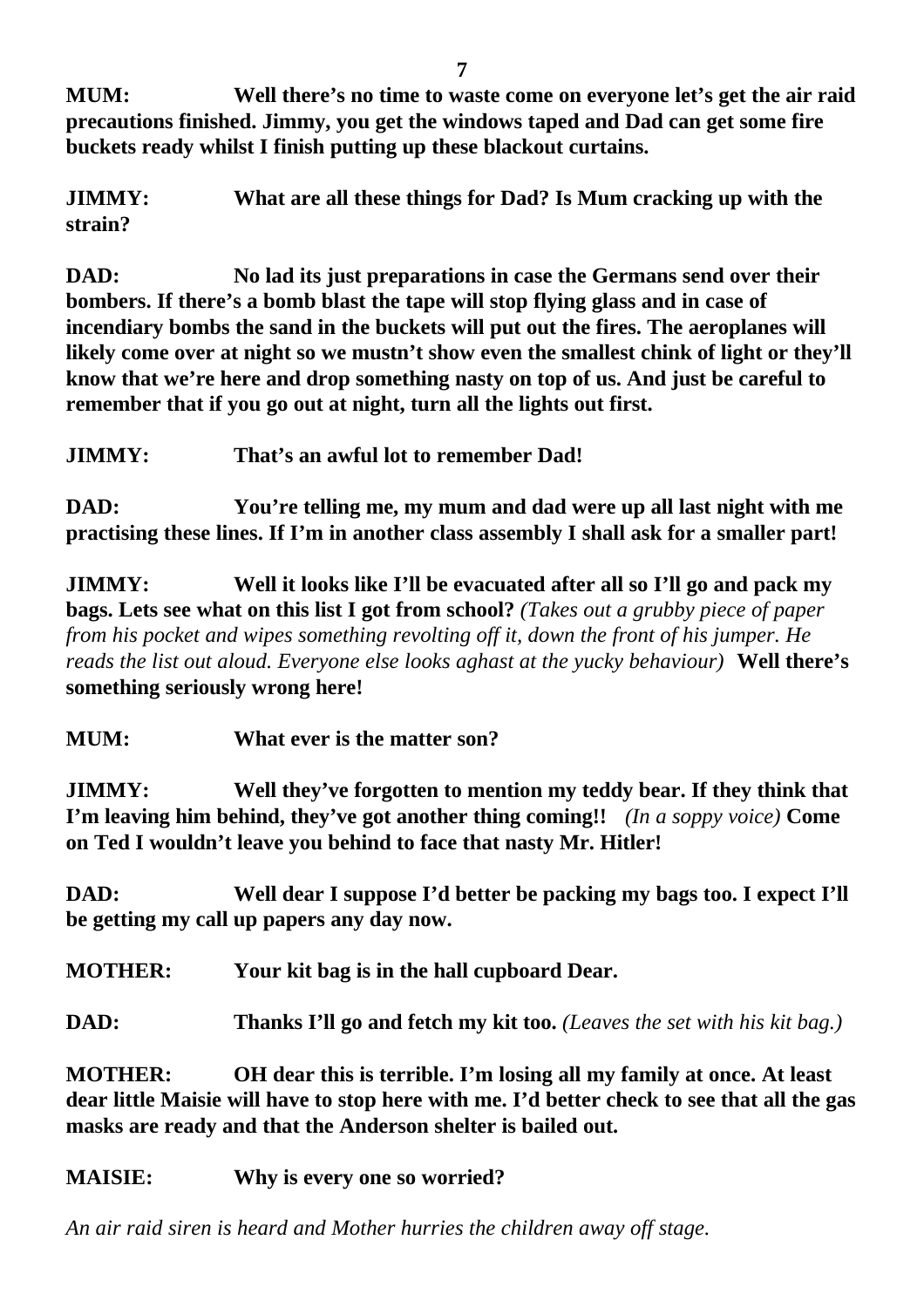### **SCENE THREE.**

*Set in the railway station, the children are nearly all on stage and their teacher is fussing around and keeping them in order. James and Colin are teasing Jimmy about his Teddy. They are throwing it to each other and Jimmy is running to and fro' trying to retrieve it.*

*TEACHER:* **Now, now children, do quieten down! Goodness, I can't hear myself think. Children,** *louder* **Children** *louder* **CHILDREN!** *Huge yell.*

*There is a sudden silence.*

**That is better. Now, please continue to be quiet whilst I call the register.**

**Lola,** 

**LOLA: Yes Miss.**

- **TEACHER: Catherine,**
- **C: Yes Miss.**
- **TEACHER: Victoria,**
- **V: Yes Miss.**
- **TEACHER: Laura,**
- **L: Yes Miss.**
- **TEACHER: Amanda, Sarah,**

**LAURA: Please Miss, they haven't arrived yet Miss.**

**TEACHER: Thank you Dear, Simon,** 

**S: Yes Miss,**

**TEACHER: Colin** *Makes a face surreptitiously at Jimmy.* 

**C: Yes Miss,** *in a sickly voice*

**TEACHER: James,** *Sucking his thumb to tease Jimmy.*

**J: Yes Miss,** *Nearly caught out by the teacher, she gives him a look.*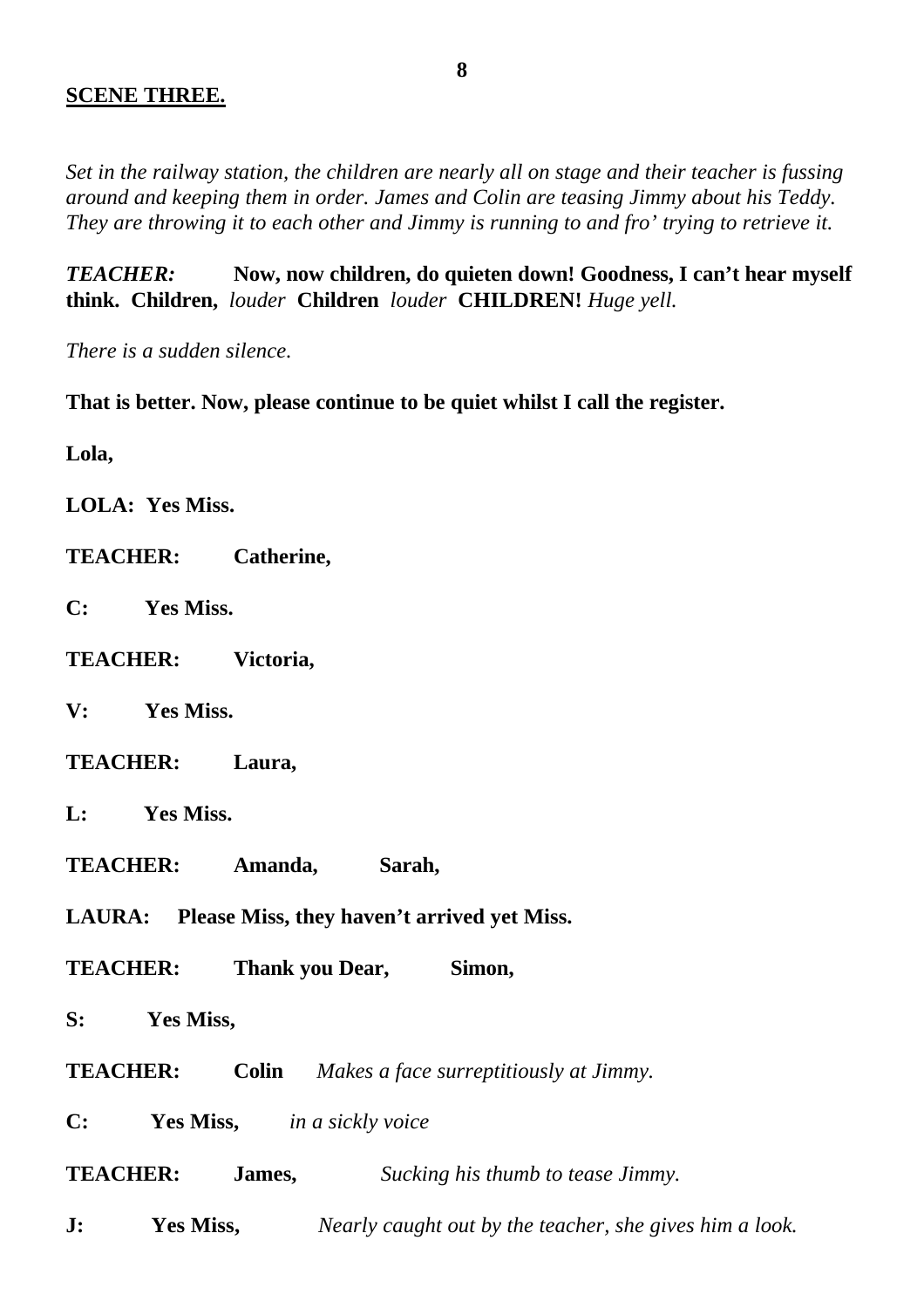**TEACHER: Jimmy, Jimmy, JIMMY! Where is that boy?**

**SIMON: Please Miss, he's over there, I think he's crying.**

**TEACHER: Oh no, don't say he's homesick already. We haven't even left the station yet! Jimmy, Jimmy. What ever is the matter? Come along, come along we can't have you snivelling already. What will people think? Surely you aren't missing Mum and Dad already you only said goodbye two minutes ago.**

**JIMMY: Oh no Miss it's those two** *points at James and Colin who are laughing at him.* **They keep teasing me about my Teddy Miss.**

**TEACHER: Well put him away just now dear or you'll lose him then you will be sorry. Where can those other children have got to? They'll miss the train if they don't arrive soon.**

*Sarah and Amanda arrive with Zara (MUM). Mum is fussing.*

**MUM: Here we are at last, now Amanda have you got your ticket? Did you pack your toothbrush? You will write Darling won't you? Sarah come back here you've got a smudge on your face. That's better. Give Mummy a big hug. I will miss you both. Do look after each other and don't forget to write will you?**

**SARAH: MU\_UM. Please stop fussing, we'll be fine. Honestly! MUM: Did I remind you to write? AMANDA: You did!**

*In the background James and Colin are hiding Jimmy's teddy.*

**MUM: Ah Miss Trust, there you are, I wonder if you would be so kind as to tell the billeting officer that my girls must have an apple everyday without fail, an apple a day keeps the doctor away and I want my girls to stay healthy even when I'm not there to keep a careful eye on them.**

**TEACHER: I will try Mrs Fluster but it won't be easy. Everyone will be very busy and anyway apples don't grow on trees you know! At last everyone is here and just in time too. Come along children lets get you all aboard. Don't forget your gas masks. Sit down, sit still Colin. Stop picking your nose Simon. No James don't pull that cord. There goes the whistle.**

**MUM: Don't forget to write girls.**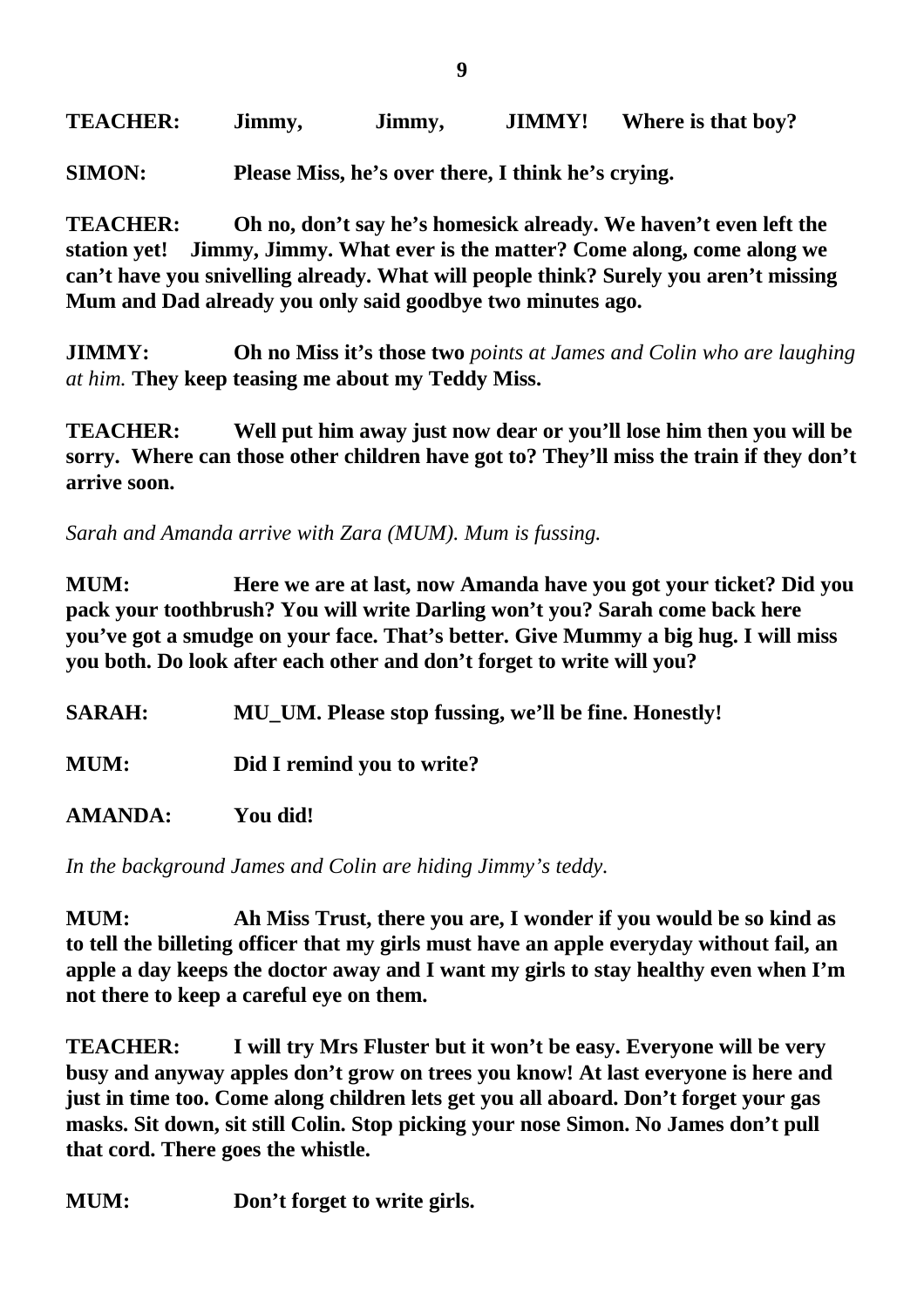*The train starts and the children lurch back and then forwards. They then jiggle up and down as if on a train.*

**JIMMY:** *lets out a wail.* **Where's my teddy. I want my teddy!**

*He leaps up and pulls the communication cord, all the people on the train lurch forward as it breaks suddenly. Jimmy leaps out of the train and run to look for his teddy.*

**TEACHER: Jimmy Smith get back on this train. I expect the inspector will be along in a minute to give you a piece of his mind. You naughty boy!**

| <b>JIMMY:</b>        | I don't care and anyway I don't have any more room.        |
|----------------------|------------------------------------------------------------|
| <b>TEACHER:</b>      | What are you talking about boy?                            |
| <b>JIMMY:</b><br>up! | I'm always getting pieces of Mr. M's mind and now I'm full |
|                      |                                                            |

**TEACHER: Stop being cheeky boy.**

*All is fairly quiet for a while and the train carries on its way.*

| <b>JIMMY:</b>   | <b>Please Miss.</b> He is ignored. <b>Miss?</b> |  |
|-----------------|-------------------------------------------------|--|
| <b>TEACHER:</b> | Well?                                           |  |
| <b>JIMMY:</b>   | Miss I need the lavyy.                          |  |

**TEACHER: You were told to go before we set off Smith and anyway you'll have to wait because there isn't one in this carriage.**

*Jimmy wriggles around and eventually is crossing his legs obviously feeling very uncomfortable. The train lurches to a halt.*

**TEACHER***:* **Thank goodness we're here at last.**

**JIMMY: I'll second that.**

*All the children get out of the train. Some of them look to be desperate for the loo. The billeting officer meets them off the train.*

| <b>BILLETING OFFICER:</b> | Welcome to Little Drinkwater. You'll find it a lovely |
|---------------------------|-------------------------------------------------------|
| place to stay.            |                                                       |

| <b>JIMMY:</b> | Please Miss can I go to the lavvy? |  |
|---------------|------------------------------------|--|
|---------------|------------------------------------|--|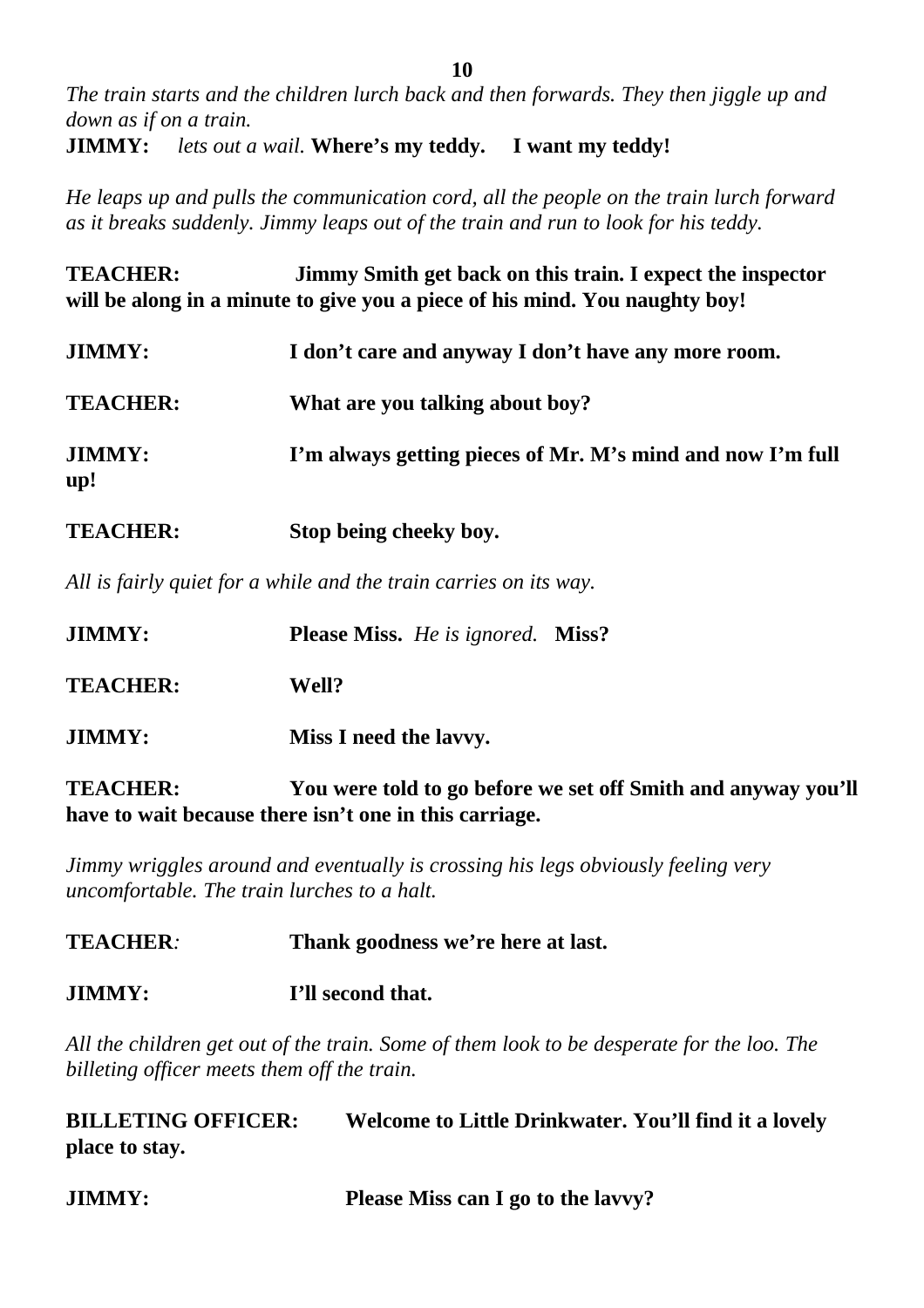|                                                                 | 11                                                                                                      |
|-----------------------------------------------------------------|---------------------------------------------------------------------------------------------------------|
| <b>TEACHER:</b>                                                 | <b>Not now Jimmy!</b>                                                                                   |
| <b>BILLETING OFFICER:</b><br>out for the village hall?          | Now would anyone like a drink of water before we set                                                    |
| All shake heads.                                                |                                                                                                         |
| <b>JIMMY:</b>                                                   | I wish she would stop talking about water.                                                              |
| <b>BILLETING OFFICER:</b>                                       | <b>WHAT-A</b> (sounds like water) sweet little boy!<br>Oh No!                                           |
|                                                                 | Everyone turns to look at Jimmy as he has obviously had an unfortunate accident.                        |
| <b>JIMMY:</b><br>I did say you should stop talking about water! |                                                                                                         |
| <b>TEACHER:</b><br>accidents. Come along.                       | Never mind Dear. Lets be off before we have any more<br>All leave the stage in twos singing Run Rabbit. |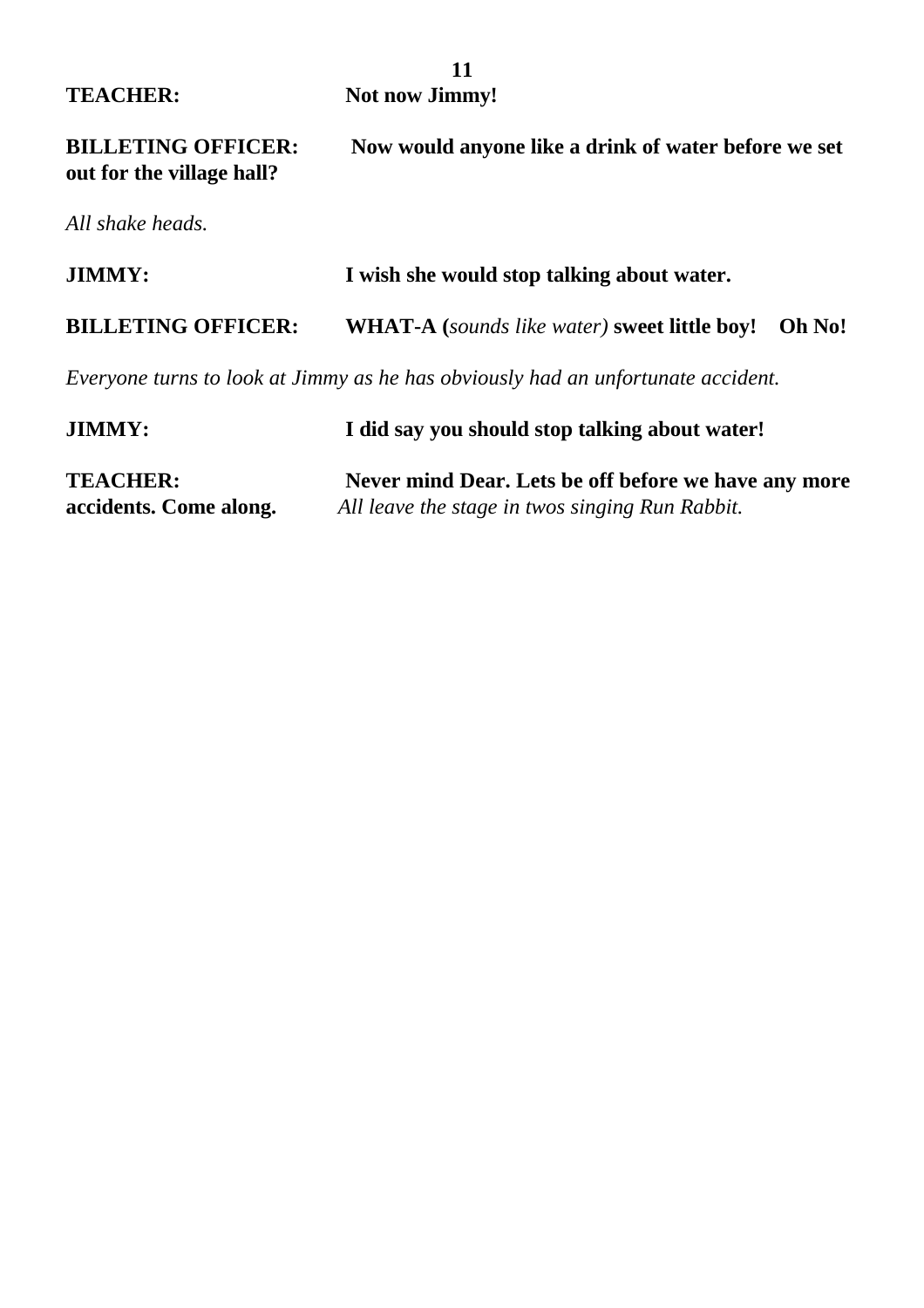## **SCENE 4**

### *Lots of children milling about.*

**AMANDA: Clear the stage then, clear the stage. I can't start with you all getting under my feet. Remember this is an assembly. You're not here to enjoy yourselves. Now please get into position for scene three. Vicky, I don't believe you're supposed to be on stage now, please wait down there. AAAND ACTION!** 

**BILLETING OFFICER: Right, line up children. The hosts will now select you. Please try to look appealing.**

**MRS CARTER-SMYTHE: Good afternoon Prudence. I have come to collect my wards. Now do make sure that you give me well-behaved, good-looking children without glasses. Oh and I do despise pungent children so do make sure they don't smell.**

**NATALIE: Bad luck Jimmy. Nobody'll pick you smelling like that.**

**WARREN: Yeah Jimmy. You stink!**

**ANTHONY: Yeah, Pooooooh.**

**BILLETING OFFICER: Come along Dear, this could take some time.**

*Looks at children and finds fault with each one. Say "no" or "definitely" not and point at some of the children.*

**AUFUR (THE SPIV):** *Sidles over to other soldiers, winks and beckons them to follow. Opens one side of his rain coat and says***… 'Ere lads. I managed to lay me 'ands on some fine pieces this morning, straight off the back of a lorry mind.** *Winks and nudges on of the soldiers.* **Cop a eye full o' these beauties.**

**HOME GUARD 1: Mind the air raid warden doesn't see you selling them Arfur.**

**HOME GUARD 2: Yeah, selling on the Black Market's illegal you know.**

**ARFUR: Black Market! Whatcha talkin' about. Like I said off the back of a lorry.** 

**HOME GUARD 3: Oh, right.** *Taps his nose.* **I get you.**

**HOME GUARD 4: How much do you want for that gold one?**

**ARFUR: Well normally they retail at nine bob a piece but for you…**

**HOME GUARD 5: Look out Arfur, Air raid warden!**